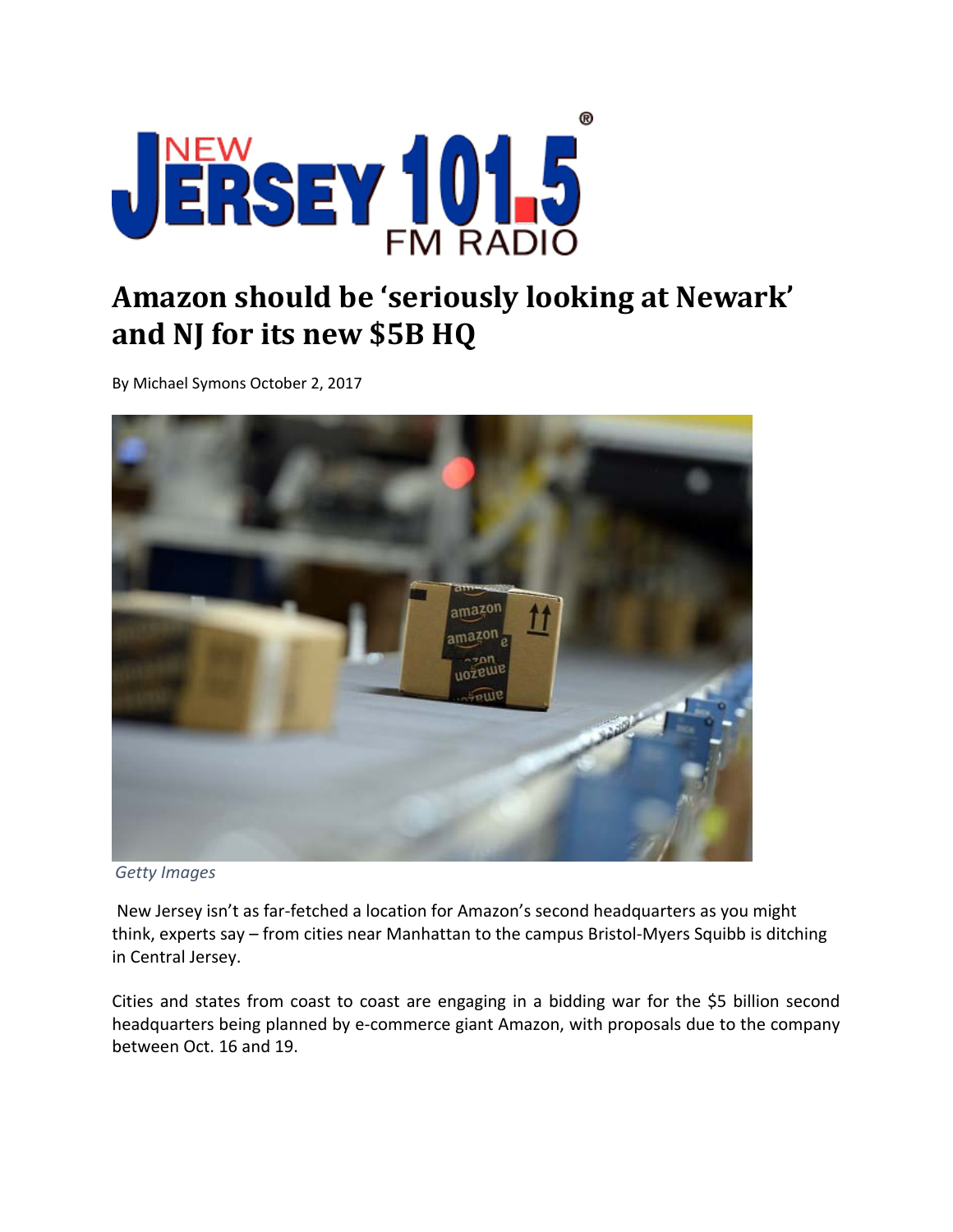Princeton‐based business location consultant John Boyd says Washington, D.C., is the leading candidate to land Amazon, followed by Atlanta, Boston, Chicago – and New Jersey.

"This will be a talent‐driven site selection search, and New Jersey clearly has one of the nation's premier labor markets, access to talent and research universities," Boyd said.

Amazon has seven fulfillment centers in the state and a successful subsidiary in Newark, Audible.com. New Jersey has public transportation that Amazon values and is willing to offset some of its high costs through up to \$5 billion in tax breaks.

"Incentives are really a necessary evil today, especially for a high‐cost state like New Jersey," he said.

Amazon asks in its request for proposals for information about "diversity of housing options, availability of housing near potential sites for HQ2, and pricing," as well as cost‐of‐living data, to settle on an area "where our employees will enjoy living … (and have) an overall high quality of life."

New Jersey Future research director Tim Evans said New Jersey's expensive housing is a negative – but hardly unique.

"Most of the places that New Jersey is going to be competing with that have the other kinds of amenitiesthat Amazon islooking for are also expensive. So I think New Jersey hasstill got a pretty good shot at landing this," Evans said.

"If I were Amazon, I'd be seriously looking at Newark," Evans said. "I think they've gotten everything that Jersey City had 20 years ago, you could say about Newark about now. In fact, I think it's already started to happen."

Boyd said the convention wisdom is that Amazon would prefer to build vertically, perhaps in places like Newark, Jersey City or Bayonne, but he thinks Amazon might prefer to stretch out its 8 million square feet in Central Jersey.

"I would look at Fort Monmouth, which has the available real estate. Perhaps Mercer County, there's an old BMS facility in Hopewell that could potentially be repurposed or redeveloped," Boyd said.

Atlantic City formally joined the list of prospective candidates Monday.

Mayor Don Guardian said the city has easy access to Philadelphia, New York and Washington, an affordable cost of living and outstanding recreational amenities, as well as extra tax incentives as a "growth zone" and a nearly federal technical center testing drone systems.